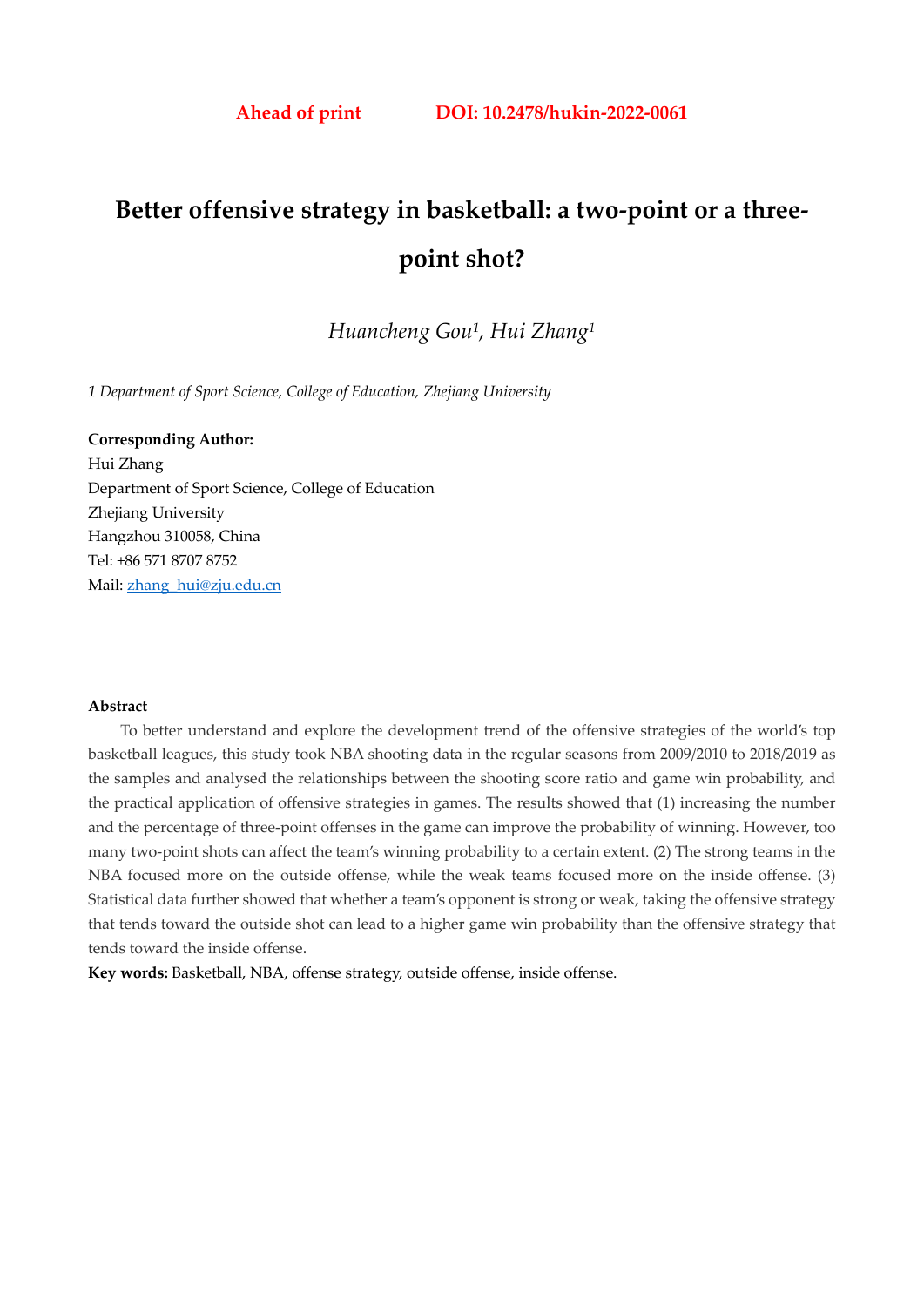## **Introduction**

After more than one hundred years of development, basketball has become an extremely attractive international sport. The NBA is the top basketball league in the world, and its technical and tactical development has always been a world leader. In recent years, great changes have taken place in the offensive strategies of NBA games. These changes not only affect NBA players and coaches, but also have a great impact on the development of basketball in other countries.

Shooting is the only way to score in a basketball game. Non-free throw shooting is the main scoring method in basketball games and one of the most important technical elements of the game (Hay, 1993). Compared with the low risk and stable returns of two-point field goals, the high returns of outside three-point shots require the team to take higher risks. In the game, an offense which mainly relies on the mid-range twopoint shot close to the basket is called an "inside game", and the use of a large number of long-distance threepoint shots is called an "outside game" (George et al., 2009). In professional basketball leagues, two- and threepoint field goal scores have an important effect on team wins and rankings (García et al., 2013; Gomez et al., 2016; Puente et al., 2015). The success of elite basketball teams seems to depend not on how many opportunities the team has to score, but on how the team benefits from the current scoring opportunities (Ibez et al., 2008). During the basketball game, choosing a reasonable shooting (offensive) strategy is of great significance to the team's winning.

At present, the research on basketball games mainly focuses on the players' technical performance and the outcome of the game. Researchers have studied a large amount of competition data of various national basketball leagues and tournaments, obtaining valuable results, and have found that different leagues have different key techniques. For example, during the 2003-2011 seasons, the key factors affecting team strength in the NBA were winning probability, offensive efficiency, third-quarter scores, steals and turnovers per game (Mikołajec et al., 2013). In the NBA's balanced game, defensive rebounds, blocks, and assists determine the outcome of a strong team, while defensive rebounds and turnovers are key performance indicators for weak teams (Zhang et al., 2019).

The data of the Spanish Professional Basketball League (ACB League) in the 2003-2013 seasons show that the field goal percentage is a key factor affecting the winning probability in elite basketball games (Puente et al., 2015). In the ACB league matches where the strength of the two sides is balanced, the winner performs better in assists and two-point field goals, while the winner of an unbalanced game has more three-point field goals (García et al., 2014). In Euroleague Basketball, two-point and three-point field goals, steals, and defensive rebounds are the key elements of a balanced game. In an unbalanced game, two-point field goals and defensive rebounds are important factors for winning (Çene, 2018). Free throws and forcing opposing players to foul in World Championships play an important role in the team's victory (Malarranha et al., 2013). Assists, two-point and three-point field goals were significant for winning in the Basketball World Cup 2019, and two-point field goal attempts were negatively correlated with team strength while three-point field goal attempts displayed a positive relationship with it (Dong et al., 2021; Stavropoulos et al., 2021). The above studies mainly distinguish between multiple variables of technical and tactical performance according to different game results (wins or losses or point differences) and screen the key performance indicators of the game.

Sports performance analysis research aims to determine key performance indicators and coaches' effective offensive strategies. The accumulation of data from a large number of games can identify a team's offensive and defensive patterns, and the team can prepare for the game based on the opponent's expected offensive and defensive strategies (Lord et al., 2020). The role of tactical performance indicators is to reflect the relative importance of speed, space, physical fitness and movement, as well as how players respond to their respective technical strengths and weaknesses based on the performance of both sides, which is ultimately reflected in the combination of a team's offensive and defensive characteristics and game behaviour (Hughes and Bartlett, 2002). In basketball games, successful shooting is the ultimate goal of tactical offense (Gryko et al., 2018). In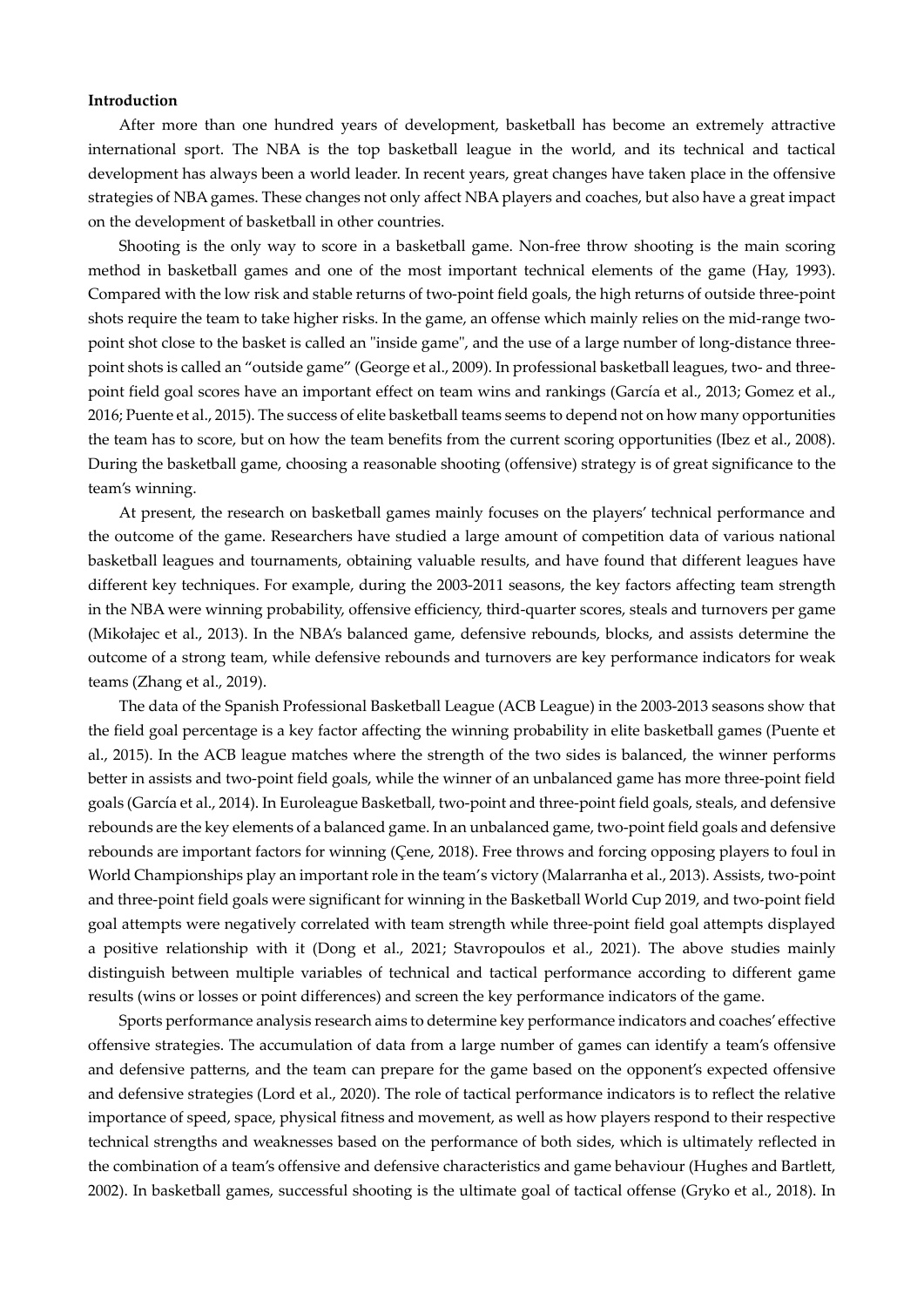the basketball game, the shooting score is a combination of skills and tactics. Therefore, the use of isolated personal data in the analysis of team sports cannot well reflect the overall situation of the team. Independent indicators of the game statistics are unified (or converted) into a specific indicator (such as various ratios) to help compare performance between teams (Hughes and Bartlett, 2002).

Basketball is a game of the accumulation of points. Shooting ability is the performance of the team's strength. In a limited offensive round, the different risks and benefits of shooting restrict each other, and the ratio of shots to points can express the proportion of the team's effective offensive strategy. In view of this, this article selects the team's three-point and two-point shooting data to analyse the team's tactical shooting (offensive) strategy and its relationship with the game win probability.

#### **Methods**

# *Samples*

A total of 24,118 regular season games of 30 teams in 10 NBA seasons from 2009 to 2019 were selected as samples; the data were obtained from the public NBA official website (www.NBA.com/Stats) with permission, and the study was approved by the local institutional ethics committee.

## *Calculation formula of relevant indexes*

The free throw score ratio refers to the ratio of the team's free throw score to the total score in a game, as shown in formula (1):

Free throw score ratio = (free throw score/total score) $\times$ 100% (1)

The two-point score ratio refers to the ratio of the team's two-point field goals to the total score in a game, as shown in Formula (2):

Two-point score ratio = (two-point field goals score/total score) $\times$ 100% (2)

The three-point score ratio refers to the ratio of the team's three-point field goal score to the total score in a game, as shown in Formula (3):

Three-point score ratio = (three-point field goals score/total score) $\times$ 100% (3)

Offensive tendency coefficient: The three-point scoring ratio divided by the two-point score ratio is used to indicate a team's tendency to have an effective offense.

When the value of this coefficient is large, it indicates that the team is more inclined to engage in outside attacks; otherwise, the team is more inclined to engage in inside attacks, as shown in Formula (4):

Offensive tendency coefficient (OTC) = three-point score ratio/two-point score ratio (4)

According to the team's offensive tendency coefficient (using the percentile method), the team's offensive strategy can be focused on internal lines (0 ≤ OTC < 0.31, *N* = 8393), a balance between internal and external offense (0.31 ≤ OTC < 0.50, *N* = 8099) and a focus on outside lines (OTC ≥ 0.50, *N* = 7626).

# *Advantage competition and disadvantage competition*

Games can be divided into the following six types according to the difference between the total scores of the two sides (Sampaio et al., 2010):

(1) Weak advantaged side: the total score of the winning side is greater than that of the other side  $1 \le X$  < 10

(2) General advantaged side: the total score of the winning party is greater than that of the other side 10 ≤  $X < 15$ 

(3) Extreme advantaged side: the total score of the winning side is greater than that of the other side  $X$  > 15

(4) Weak disadvantaged side: the total score of the losing side is less than the opponent's  $-10 < X \le -1$ 

(5) General disadvantaged side: the total score of the losing side is less than the opponent's -15  $\leq$  X  $\leq$  -10

(6) Extreme disadvantaged side: The total score of the losing side is less than the opponent's  $X < -15$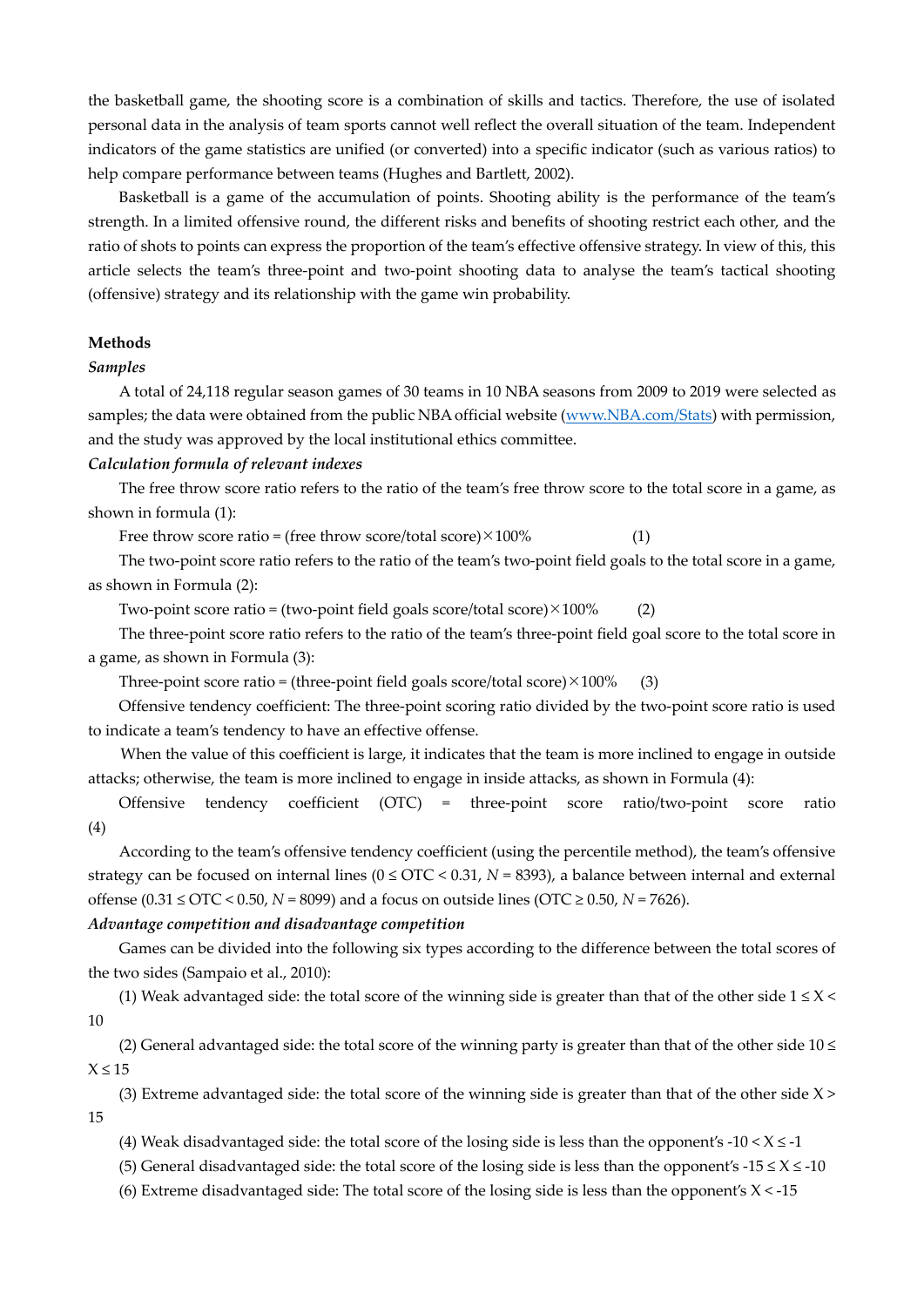#### *Strong teams and weak teams*

The strength of a team can be divided according to its ranking in a season (Ferreira et al., 2014). According to whether a team enters the playoffs, the 30 teams in the NBA can be divided into 16 strong teams and 14 weak teams.

#### **Results**

# *The relationship between the shoot-to-score ratio, team offensive tendency coefficient and game win probability*

Figure 1a shows the relationship between the NBA teams' two-point score ratio (divided into 10 intervals) and the win probability. With the increase in the two-point score ratio, the team's win probability drops significantly (showing a clear negative correlation trend). Among them, when the two-point score ratio was between 46.84 and 51.02%, the game win probability was the highest (57.55%); when the two-pointer score ratio was above 70.83%, the game win probability dropped to 38.64%.

\*\*\*Figure 1 near here\*\*\*

Figure 1b shows the relationship between the NBA teams' three-point score ratio (divided into 10 intervals) and the win probability. There was a positive correlation between the three-point score ratio and the game win probability. As the team's three-point score ratio increased, its game win probability also gradually increased. When the three-point score ratio was higher than 36.37%, the game win probability was the highest (59.02%), and when the three-point score ratio was lower than 11.88%, the game win probability was the lowest (40.59%).

Figure 1c shows the relationship between the NBA teams' offensive tendency coefficient (divided into 10 intervals) and game win probability. The team's offensive tendency coefficient and the game win probability also showed a positive correlation trend. When the team's offensive tendency coefficient increased (that is, the team was more inclined to adopt outside offensive strategies), its game win probability also gradually increased. For example, when a team's offensive tendency coefficient was below 0.17, the team's win probability was only 40.21%. In contrast, when the team's offensive tendency coefficient was above 0.75, the team's win probability in the game rose to 59.05%; that is, the team's win probability increased by approximately 20%.

# *The score ratio and the offensive tendency coefficient of advantaged and disadvantaged competitions*

Table 1 shows the statistical analysis of the two-point score ratio, the three-point score ratio and the offensive tendency coefficient in the different games. In general, there were significant differences in the twopoint score ratio (*F* = 72.829, *p* < 0.01, η*<sup>2</sup>*= 0.013), the three-point score ratio (*F* = 137.800, *p* < 0.01, η*<sup>2</sup>*= 0.022), and the offensive tendency coefficients ( $F = 104.500$ ,  $p < 0.01$ ,  $\eta^2 = 0.018$ ) between the advantaged and disadvantaged competitions. In terms of the two-point score ratio, the losing side's two-point score ratio was higher than that of the winning side. The extremely advantaged side's two-point score ratio was 57.38%, which was significantly lower than that of the weakly disadvantaged side, the generally disadvantaged side and the extremely disadvantaged side (*p* < 0.01). The two-point score ratios of the dominant side (extremely, generally, weakly) were also significantly different (*p* < 0.01), and the two-point score ratios of the weakly disadvantaged side were significantly lower than those of the generally disadvantaged side and the extremely disadvantaged side (*p* < 0.01).

In terms of the three-point scoring ratio, the extremely advantaged side had the highest three-point score ratio (27.23%), which was significantly higher than that of the generally advantaged side. The generally advantaged side was second (24.82%), with a significantly higher score ratio than the other groups. There was no significant difference in the three-point score ratio between the weakly advantaged side and the weakly disadvantaged side, but both sides had significantly higher score ratios than the generally disadvantaged side and the extremely disadvantaged side.

In terms of the team's offensive tendency coefficient, the extremely advantaged side had the highest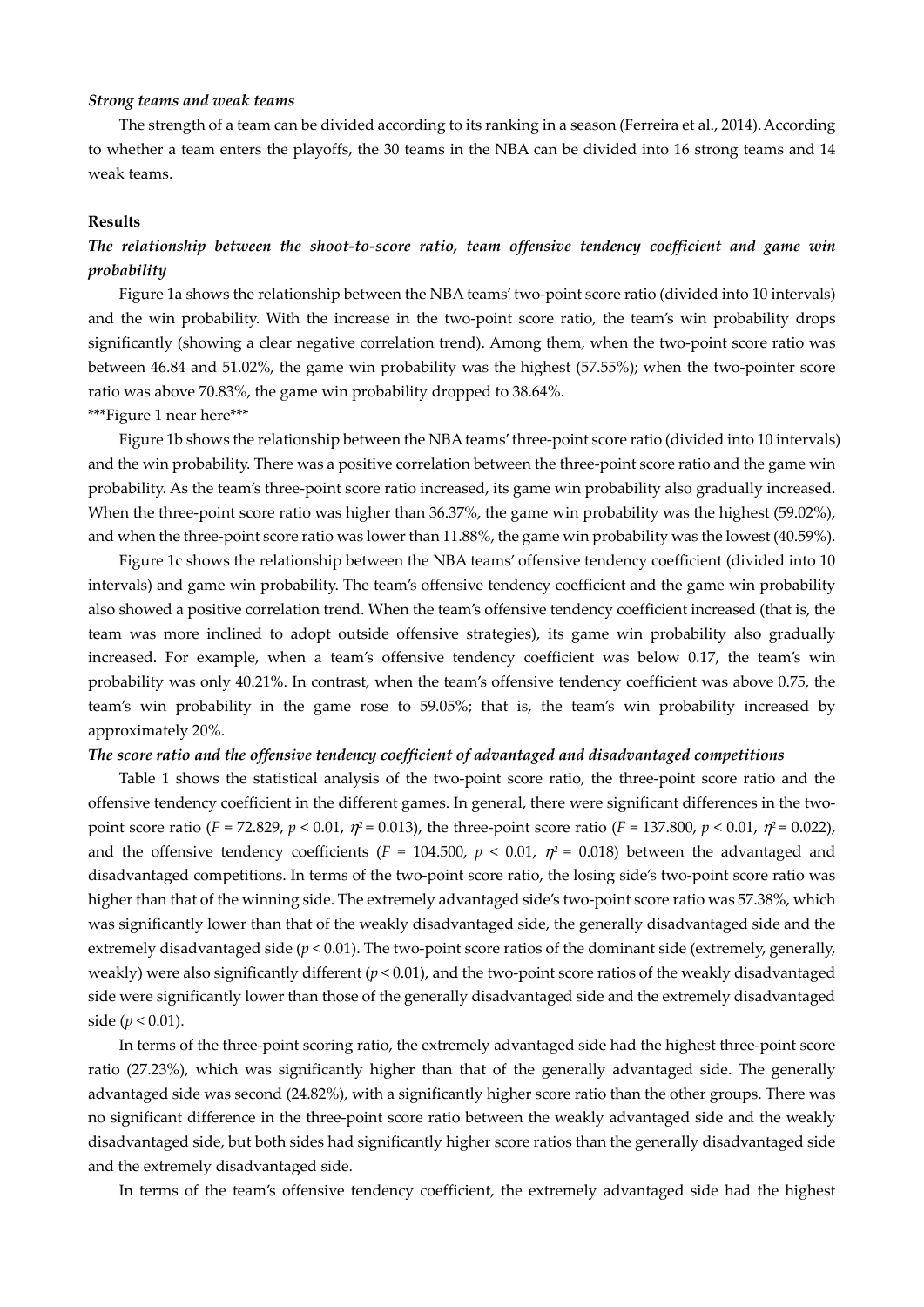offensive tendency coefficient (0.51), which was significantly higher than that of the other groups. The offensive tendency coefficient of the generally advantaged side (0.46) was significantly higher than that of the disadvantaged side. The offensive tendency coefficient (0.44) of the weakly advantaged side was also significantly higher than that of the generally disadvantaged side and the extremely disadvantaged side.

# *Analysis of team offensive characteristics and game strategies*

## *Selection of offensive strategies of teams at different levels*

According to the team's offensive tendency coefficient, offensive strategies were divided into three types: a focus on inside offense, a balance between inside and outside offense, and a focus on outside offense. Figure 2 shows the offensive strategies of strong teams (outer ring, *N* = 12862) and weak teams (inner ring, *N* = 11256). The three types of offensive strategies accounted for more than 30% of strong team matches, and the distribution of the three types of matches was relatively even, indicating that strong teams could flexibly and effectively change offensive strategies when facing different opponents. Among them, games that focused on outside offense (35.2%) were slightly higher than those that focused on inside offense (30.7%) and a balance between inside and outside offense (34.1%). However, weak teams tended to use more offensive strategies focused on the inside (37.0%) and a balance between inside and outside offense (35.4%) and used offensive strategies focused on the outside less often (27.6%).

# *Analysis of different competition strategies*

The outcome of the game is not only related to the team's own performance, but also has a significant relationship with the performance of the opponent's competitive level. Figure 3 shows the relationship between different levels of team offensive strategies and game win probability.

In Figure 3, the horizontal axis is the strength of the team, the vertical axis is the strength of the opponent, the positive direction (to the right) of the coordinate axis is the strength of the team, and the negative direction (to the left) is the weakness of the team. Bubbles with different colours indicate different types of games. The size of the bubble represents the game win probability; the higher the win probability, the larger the bubble. The distance between the centre of the bubble and the vertical axis represents the number of games with different offensive inclination strategies, and the greater the distance, the more games adopted the strategy.

In the games between two strong teams, when the inside and outside lines of offense were balanced or when the inside line was emphasized, the team's win probabilities were 48.7% and 45.4%, respectively; when the focus was on the outside offense, the team's win probability reached 55.5%.

In the games between two weak teams, the team's win probability was only 45.0% when the attack was focused on the inside; when the attack was balanced between the inside and the outside, the team's win probability was 50.8%; and when the attack was focused on the outside, the team's win probability reached 55.4%.

In the games pitting weak teams against strong teams, all three offensive strategies entailed a low win probability, but when the weak team adopted an offense that focused on the outside, the team's game win probability increased to 32.4%. When the weak team focused on the inside strategies or adopted a balance of offensive strategies, the win probabilities reached only 21.5% and 26.2%, respectively. Strong teams used more outside offensive strategies, while weak teams used more inside offensive strategies.

In addition, considering the distance between the bubble centre and the vertical axis (where a bubble centre farther from the vertical axis indicates the use of the strategy in more games), strong teams focused more on outside offense, while weak teams focused on inside offense. However, for either a strong team or a weak team facing an opponent of the opposite level, an attack that focused on the inside reduced the game win probability, and the strategy of focusing on the outside attack could effectively increase the game win probability.

## **Discussion**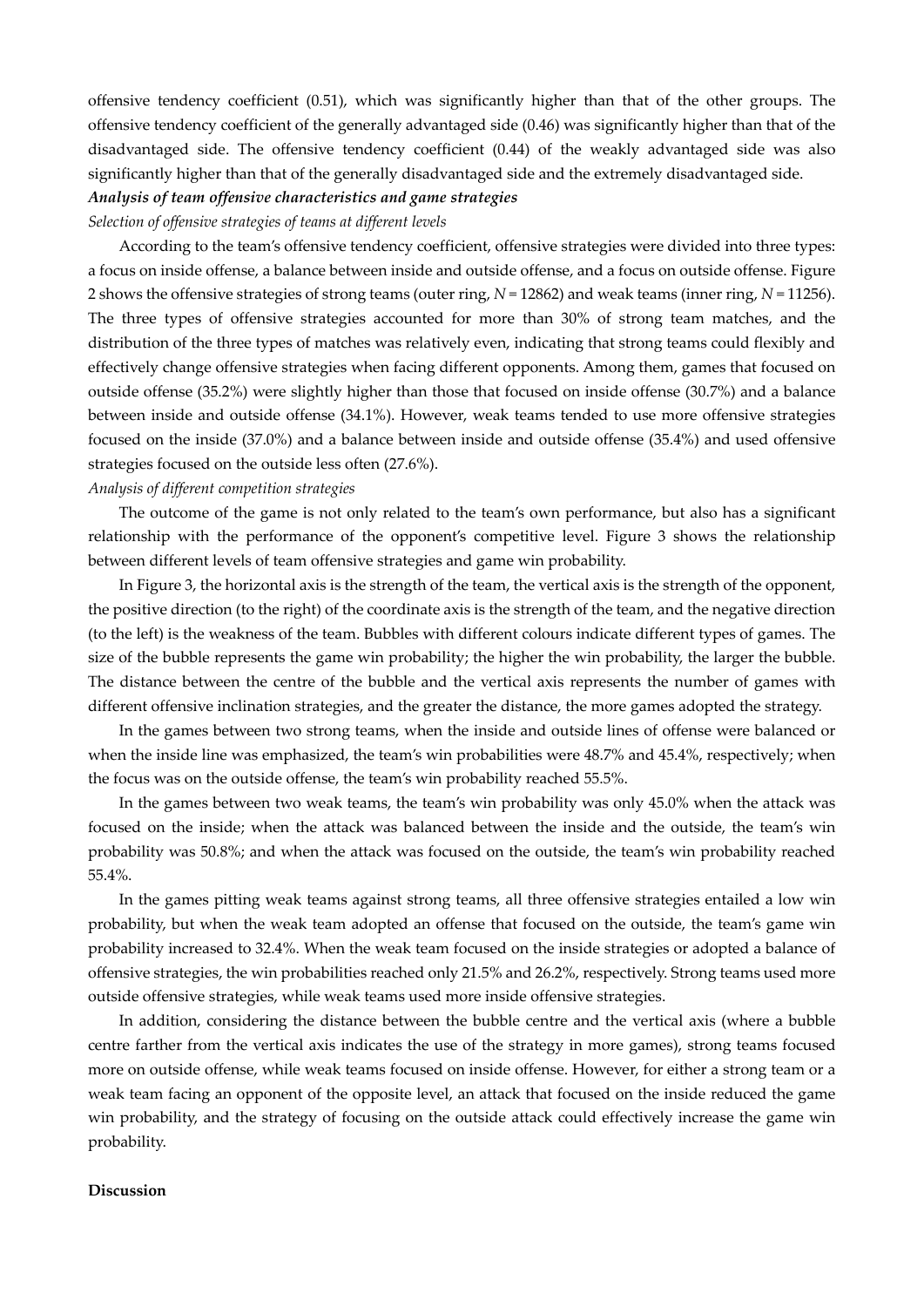#### *The development trend of NBA shooting technique*

From the shooting data of NBA games in the past ten seasons, the free-throw data were relatively stable, which can reflect the level of NBA referees and the stability of players' free-throw techniques to a certain extent. Two-point field goals were always the main scoring method in games. The two-point shot data in the past three seasons show a decreasing shooting frequency and a rising shooting percentage, but generally, the twopoint score ratio gradually decreased. In recent seasons, three-point field goals increased in the number of shots and showed stable shooting percentages, indicating that teams were increasingly pursuing offensive strategies aimed at three-point field goals, and the three-point score ratio gradually increased. These changes indicate that NBA teams are shifting some of the two-point offense opportunities to the three-point offense. The outside offensive strategy is becoming increasingly popular with the teams in the NBA, and it has become an important offensive method for winning the game. The coaches of the teams that make the playoffs pay more attention to players' three-point shooting ability (Jia et al., 2018). Paying attention to three-point shooting has become a new trend in the development of professional basketball league skills and tactics and will play an important role in future basketball games.

The high percentage of three-point shooting in the world-class competitions indicates that three-point shooting has changed from a relatively difficult technique to a general technique, which has guiding significance for training and development of basketball skills and tactics globally (Tang et al., 2011).

# *Competitive strategy and game win probability*

The basketball concept based on "run and gun" tactics has had a profound impact on the offensive strategies of NBA games. A notable feature of the "run and gun" tactics is that the team seizes offensive space through a large number of outside shots and fast offenses (Ruan et al., 2011). The offensive characteristics of the teams in the past ten seasons can also clearly show that outside offenses are becoming increasingly common in the NBA.

The focus on the inside offensive strategy is reflected in a large number of two-pointers and fewer threepointers. The two-point offense can keep the score rising steadily, but only after the opponent's repeated offense fails can the team gain the advantage, which is mainly based on the team's defensive quality. The offensive strategy that focuses on the outside is reflected in a large number of effective three-pointers. Threepointers can increase a team's advantage or reduce its disadvantage in scoring, and these advantages are mainly based on the quality of the team's offense. Both shooting and defensive performance can have a strong impact on the outcome of a game. The winning team usually has better offensive and defensive performance, mainly observed in a higher three-point shooting rate under a high-pressure defence, while the losing team chooses more mid-range shooting when facing the defence (Csataljay et al., 2013).

The ultimate goal of most tactics in modern professional basketball games is to obtain offensive scoring opportunities under weak defence conditions. After obtaining the ball, launching quick offenses and long three-point shots can lead to this goal (Wu and Jia, 2018). Under the existing offensive and defensive system, compared to the defensive pressure on the inside and mid-range shooting, the offensive space of the threepoint field goal entails a higher chance of scoring. Increasing the number of three-point field goals can yield more points in the same number of offensive rounds. Three-point field goals play a key role in the success of the team (Mateus et al., 2015). Playoff teams are more inclined to choose players with excellent organizational skills and shooting ability from beyond the three-point line (Zhang et al., 2018). Pure inside or outside players have gradually disappeared, and many tall players tend to play outside, relying on their physical advantages to obtain better outside scoring opportunities (Bi et al., 2011). At present, NBA inside players have a certain three-point shooting ability, and their main role is to win rebounds, make baskets and serve as the connecting hub of the inside and outside offensive and defensive tactics. Under the development trend of modern basketball, outside offenses have become an important offensive strategy for winning the game. A focus on the outside offense can provide significant advantages in current basketball and improve a team's winning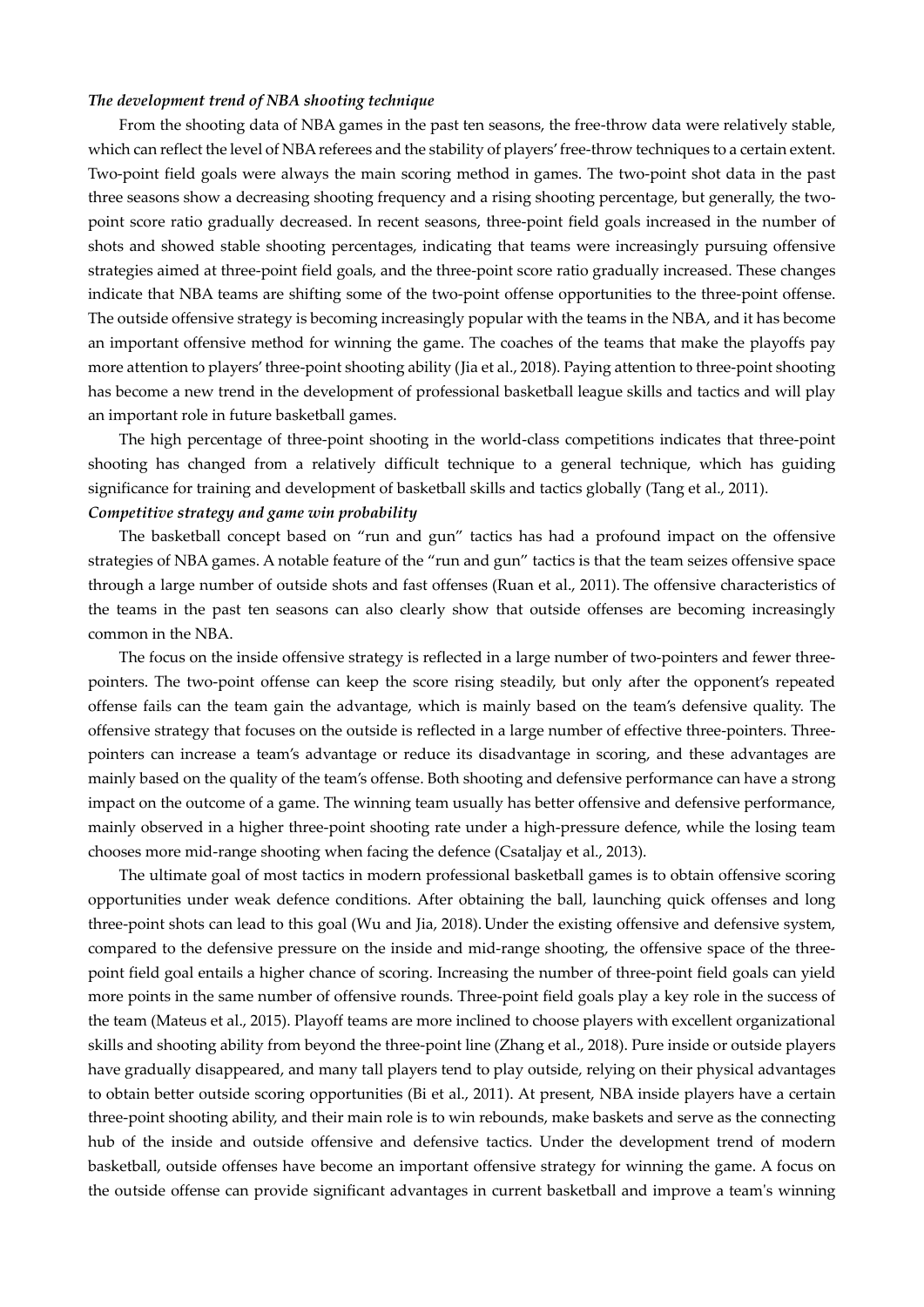probability.

However, this paper has several limitations, while also future directions of research can be established. On the one hand, this study analysed the winning probability of shooting offensive strategies in most cases based on big data, but it may deviate from the shooting offensive strategies used by some teams; on the other hand, the offensive strategies were summarized based on total shooting data which made it difficult to analyse a specific situation in the game. Therefore, the game stage (quarter, leading, or trailing situation), a combination of players, and the information of coaches should be considered for a better understanding of basketball offensive strategies in the future.

## **Conclusions**

With the continuous development of basketball across the world, the offensive strategies inclined to the three-point field goal have become a new trend. Adding the importance of three-point field goals and the shooting efficiency can improve the winning probability.

Having a high proportion of two-point field goals affects a team's probability of winning to a certain extent. At present, the strong teams in the NBA focus more on the outside offense, while the weak teams focus more on the inside offense.

The statistical data further show that whether a team's opponent is strong or weak, the strategy of focusing on the outside offense can bring a higher probability of winning than the strategy of focusing on the inside offense. Specific tactics for each game should be further detailed according to the technical and tactical characteristics of the team and its opponent.

## **References**

- Bi, Z., Gong, L., Ye, Q., & Shan, S. (2011). The New Trends of Tactics and Techniques of the World Basketball- --Take the 16th Men's World Basketball Championship as the Example. *Journal of Beijing Sport University, 34*(04), 107-114. https://dor.org/ 10.19582/j.cnki.11-3785/g8.2011.04.029
- Çene E. (2018). What is the difference between a winning and a losing team: insights from Euroleague basketball. *International Journal of Performance Analysis in Sport, 18*(1), 55-68. https://doi.org/10.1080/24748668.2018.1446234
- Csataljay, G., James, N., Hughes, M., Dancs, H. (2013). Effects of defensive pressure on basketball shooting performance. *International Journal of Performance Analysis in Sport, 13*(3), 594-601. https://doi.org/10.1080/24748668.2013.11868673
- Dong, R., Lian, B., Zhang, S., Zhang, M., Huang, S. Z. Y., & O' Donoghue, P. (2021). Addressing opposition quality in basketball performance evaluation. *International Journal of Performance Analysis in Sport, 21*(2), 263- 276.https://doi.org/10.1080/ 24748668.2021.1877938.
- Ferreira, A.P., Volossovitch, A., & Sampaio, J. (2014). Towards the game critical moments in basketball: a grounded theory approach. *International Journal of Performance Analysis in Sport, 14*(2), 428-442. https://doi.org/10.1080/ 24748668.2014.11868732
- García, J., Ibáñez, S.J., Santos, R.M.D., & Leite, N. (2013). Identifying Basketball Performance Indicators in Regular Season and Playoff Games. *Journal of Human Kinetics, 36*(1), 161-168. http://www.johk.pl/files/16garcia.pdf
- García, J., Ibáez, J.S., Gómez, A.M., & Sampaio, J. (2014). Basketball Game-related statistics discriminating ACB league teams according to game location, game outcome and final score differences. *International Journal of Performance Analysis in Sport, 14*(2), 443-452. https://doi.org/10.1080/24748668.2014.11868733
- George, M., Evangelos, T., Alexandros, K., & Athanasios, L. (2009). The inside game in World Basketball. Comparison between European and NBA teams. *International Journal of Performance Analysis in Sport, 9*(2): 157-164. https://doi.org/10.1080/ 24748668.2009.11868473
- Gomez, M.A., Gasperi, L., & Lupo, C. (2016). Performance analysis of game dynamics during the 4th game quarter of NBA close games. *International Journal of Performance Analysis in Sport, 16*(1), 249-263. https://doi.org/10.1080/ 24748668.2016.11868884
- Gryko, K., Mikoajec, K., Maszczyk, A., Cao, R., & Adamczyk, J.G. (2018). Structural analysis of shooting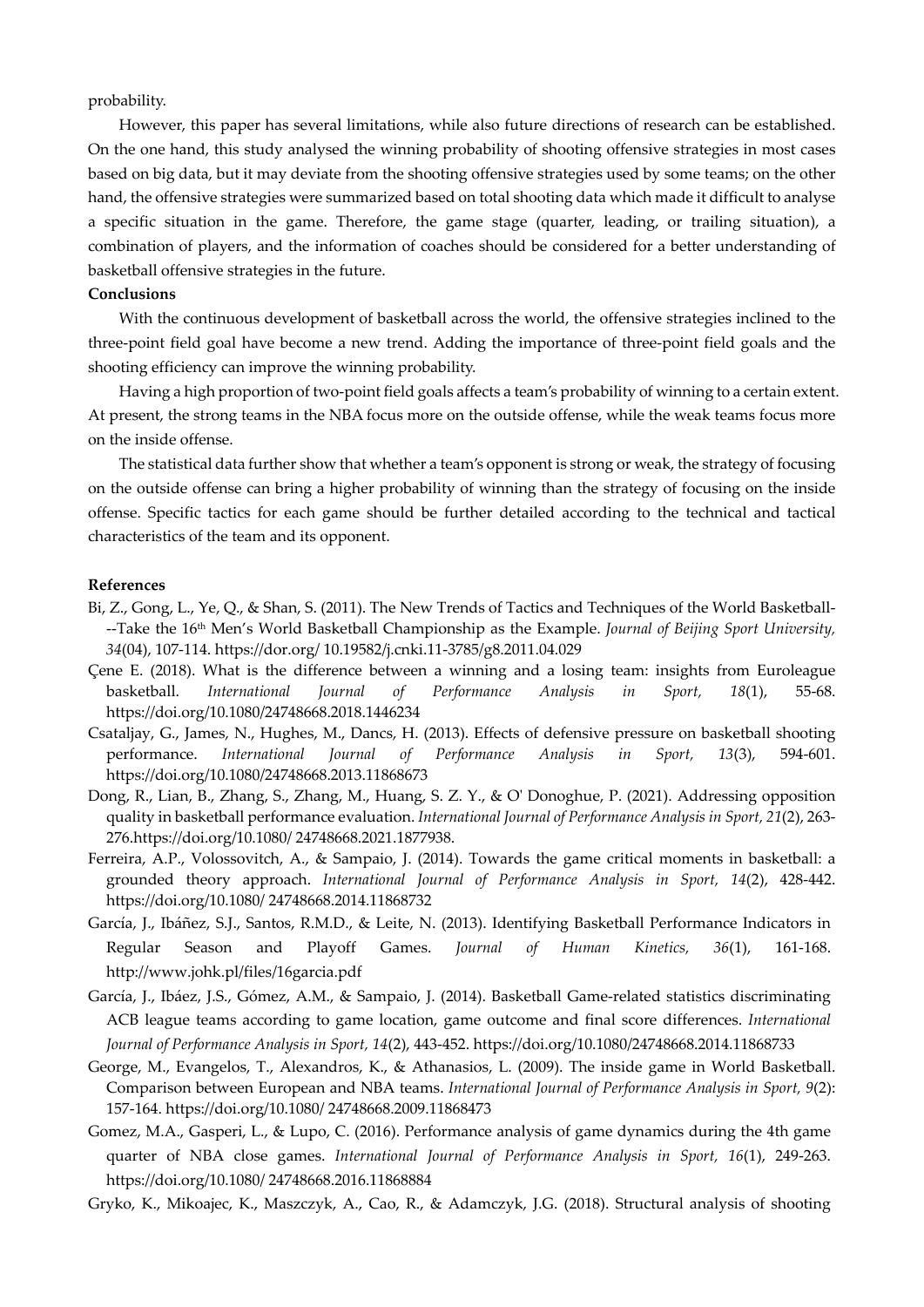performance in elite basketball players during FIBA EuroBasket 2015. *International Journal of Performance Analysis in Sport, 18*(2), 380-392. https://doi.org/10.1080/24748668. 2018.1479923

- Hay, J.G. (1993). *The biomechanics of sports techniques*. New York: Prentice-Hall Englewood Cliffs.
- Hughes, M.D., & Bartlett, R.M. (2002). The use of performance indicators in performance analysis. *Journal of Sports Sciences, 20*(10): 739-754. https://doi.org/10.1080/026404102320675602
- Ibez, S.J., Sampaio, J., Feu, S., Lorenzo, A., Gómez, M.A., & Ortega, E. (2008). Basketball game-related statistics that discriminate between teams' season-long success. *European Journal of Sport Science, 8*(6), 369-372. https://doi.org/10.1080/ 1746139080 2261470
- Jia, B., Yang, Z., & Yao, J. (2018). Application and Enlightenment of Data Analysis in NBA. *China Sport Science and Technology, 54*(06), 118-126. https://doi.org/ 10.16470/j.csst.2018016
- Lord, F., Pyne, D.B., Welvaert, M., & Mara, J.K. (2020). Methods of performance analysis in team invasion sports: A systematic review. *Journal of Sports Sciences, 38*(20), 2338-2349. https://doi.org/10.1080/02640414.2020.1785185
- Malarranha, J., Figueira B., Leite, N., & Sampaio, J. (2013). Dynamic Modeling of Performance in Basketball. *International Journal of Performance Analysis in Sport, 13*(2), 377-387. https://doi.org/10.1080/24748668.2013.11868655
- Mateus, N., Gonçalves, B., Abade, E., Liu, H., Torres-Ronda, L., & Sampaio, J. (2015). Game-to-game variability of technical and physical performance in NBA players. *International Journal of Performance Analysis in Sport, 15*(3), 764-776. https://doi.org/10.1080/24748668.2015.11868829
- Mikołajec, K., Maszczyk, A., & Zając, T. (2013). Game Indicators Determining Sports Performance in the NBA. *Journal of Human Kinetics, 37*(1), 145-151. https://doi.org/10.2478/hukin-2013-0035
- Puente, C., Coso, J.D., Salinero, J.J., & Abián-Vicén, J. (2015). Basketball performance indicators during the ACB regular season from 2003 to 2013. *International Journal of Performance Analysis in Sport, 15*(3), 935-948. https://doi.org/10.1080/ 24748668.2015.11868842
- Ruan, Y., Guo, Y., & Li, Q. (2011). The Features and Applications of Modern Basketball "run and gun" Tactics. *Journal of Xi'an Physical Education University, 28*(6), 729-734. https://doi.org/10.16063/j.cnki.issn1001- 747x.2011.06.022
- Sampaio, J., Lago, C., Casais, L., & Leite, N. (2010). Effects of starting score-line, game location, and quality of opposition in basketball quarter score. *European Journal of Sport Science, 10*(6), 391-396. https://doi.org/10.1080/17461391003699104
- Stavropoulos, N., Kolias, P., Papadopoulou, A., & Stavropoulou, G. (2021). Game related predictors discriminating between winning and losing teams in preliminary, second and final round of basketball world cup 2019. *International Journal of Performance Analysis in Sport, 21*(3), 383-395. http://doi.org/10.1080/24748668. 2021.1901437.
- Tang, G., Feng, J., & Guo, S. (2011). A New Trend of Skill and Tactic Development for inside and outside Players from the 16<sup>th</sup> world Men's Basketball Championship in 2010. *Journal of Shenyang Sport University*, *30*(02), 88-91. http://kns-cnki-net-s.webvpn.zju.edu.cn:8001/
- Wu, K. & Jia, L. (2018). Development Trend of NBA Center and Stretch Center Techniques. *Journal of Wuhan Institute of Physical Education, 52*(07), 95-100. https://doi.org/10.15930/j.cnki.wtxb.2018.07.015
- Zhang, S., Lorenzo, A., Gómez, M.A., Mateus, N., Gonçalves, B., Sampaio, J. (2018). Clustering performances in the NBA according to players' anthropometric attributes and playing experience. *Journal of Sports Sciences, 36*(22), 2511-2520. https:// doi.org/ 10.1080/02640414.2018.1466493
- Zhang, S., Lorenzo, A., Zhou, C., Cui, Y., Gonçalves, B., & Gómez, M.A. (2019). Performance profiles and opposition interaction during game-play in elite basketball: evidences from National Basketball Association. *International Journal of Performance Analysis in Sport, 19*(1), 28-48. https://doi.org/10.1080/ 24748668.2018.1555738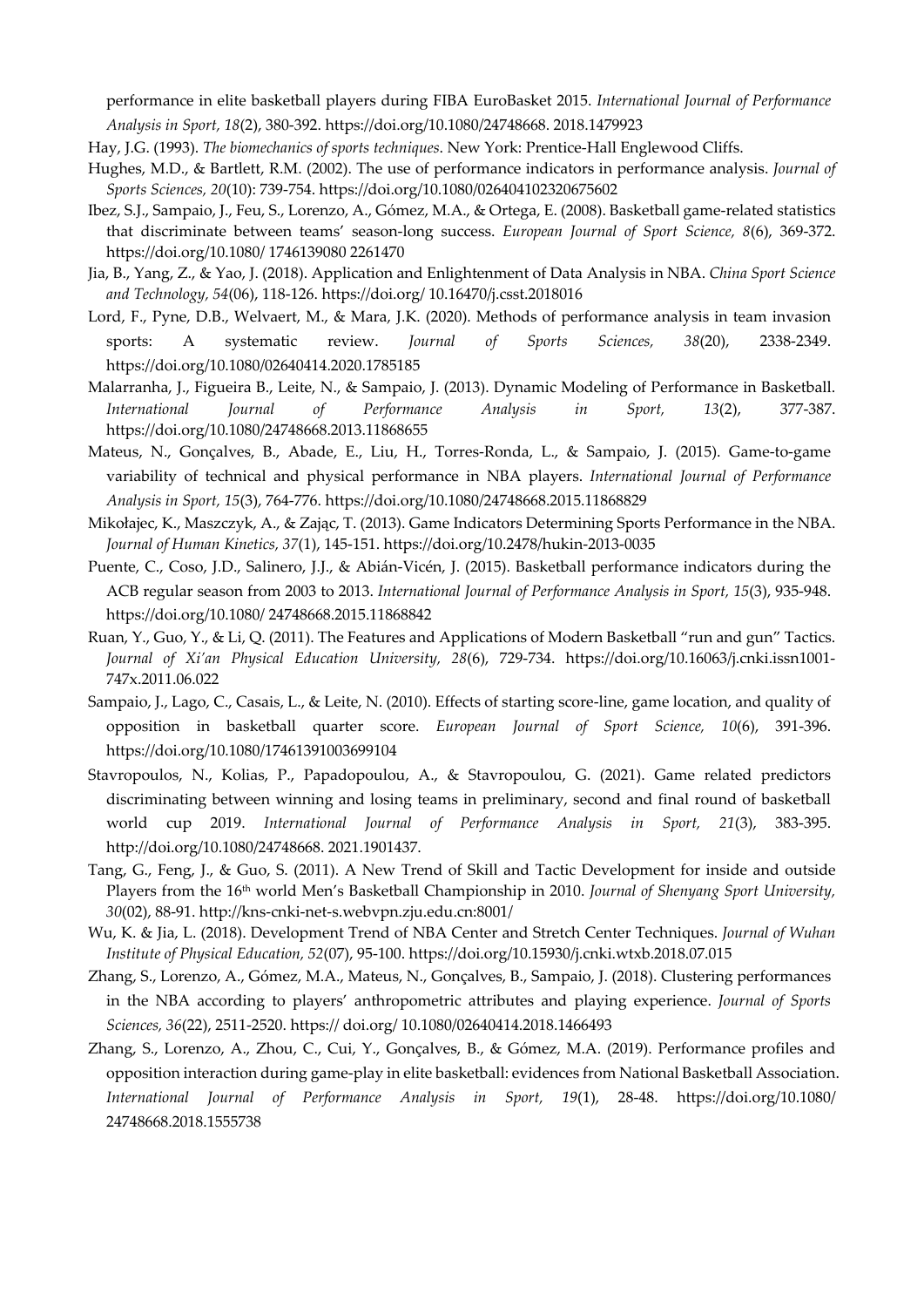Table 1. The score ratios and offensive tendency coefficients in different games.

|                        | N    | Two-point score         | Three-point score           | Offensive tendency            |
|------------------------|------|-------------------------|-----------------------------|-------------------------------|
|                        |      | ratio                   | ratio                       | coefficient                   |
| Extremely advantage    | 2953 | 57.38±9.34 <sup>A</sup> | $27.23 \pm 9.62^{\text{A}}$ | $0.51 \pm 0.27$ <sup>A</sup>  |
| General advantage      | 2791 | 58.52±9.23 <sup>B</sup> | $24.82 + 9.42$ <sup>B</sup> | $0.46 \pm 0.25$ <sup>B</sup>  |
| Weak advantage         | 6315 | 57.95±9.17C             | $23.69 + 9.29$              | $0.44 \pm 0.25$ <sup>BC</sup> |
| Weak disadvantage      | 6315 | 59.37±9.35 <sup>D</sup> | $23.70\pm9.42$              | $0.43 \pm 0.24$ <sup>C</sup>  |
| General disadvantage   | 2791 | $60.45{\pm}9.38E$       | 22.29±9.41 <sup>D</sup>     | $0.40\pm0.24^{D}$             |
| Extremely disadvantage | 2953 | $60.78 + 9.26E$         | 21.45±9.12 <sup>E</sup>     | $0.38 \pm 0.22$ <sup>d</sup>  |
| F                      |      | 72.829                  | 137.800                     | 104.500                       |
| Ρ                      |      | < 0.01                  | < 0.01                      | < 0.01                        |
| $\eta^2$               |      | 0.013                   | 0.022                       | 0.018                         |

Note: The letters are arranged in order of average size. The two groups of indicators have the same letter and the same capitalization, indicating that there is no difference between the groups (*p* > 0.05). There are the same letters but different capitalization, indicating that there is a difference between the groups (*p* < 0.05). Without the same letter, it means that there is a significant difference between the groups  $(p < 0.01)$ .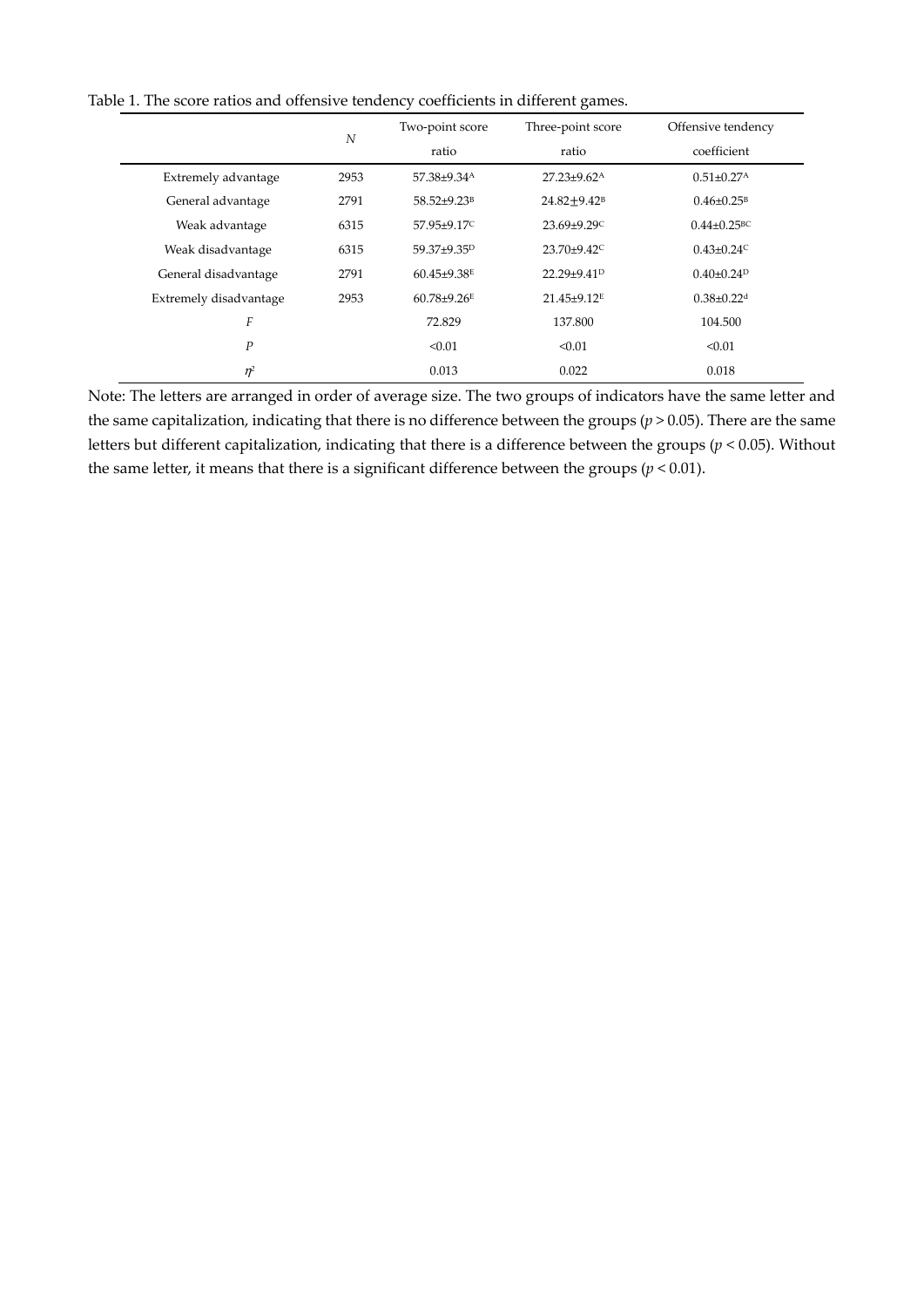

Figure 1. The relationship between the shoot-to-score ratio, team offensive tendency coefficient and game win probability (2009/2010-2018/2019 seasons).



□Inside Offense = In-Outside balance Offense = Outside Offense

Figure 2. The distribution of offensive strategy selection in teams of different performance levels.